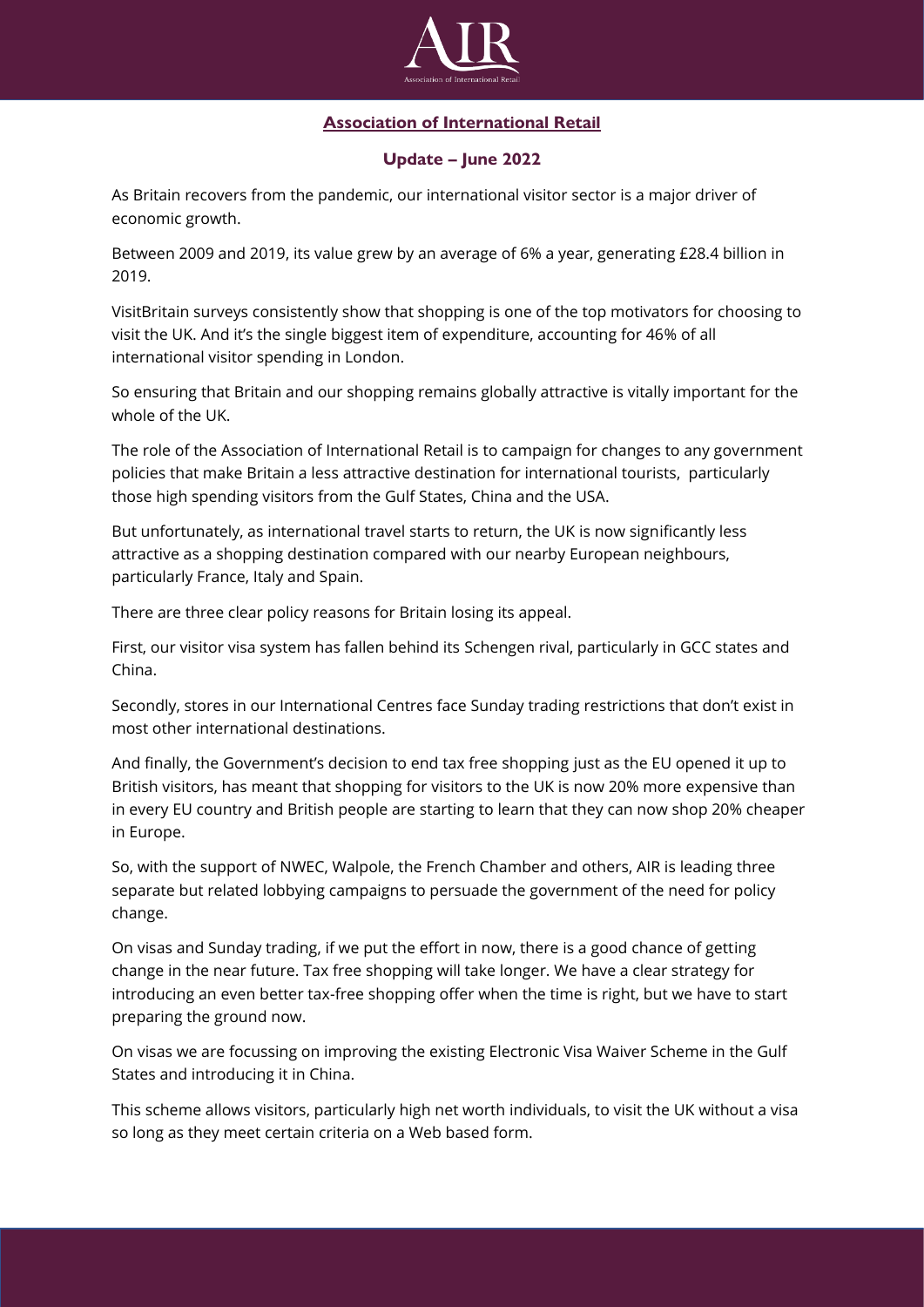

In the GCC area our system is less attractive than the Schengen version. For example, Schengen's lasts for 6 months and is multiple entry. Britain's is 6 months but only single entry. It is relatively easy for the Government to make these minor changes at no cost.

And introducing the visa waiver scheme in China, as the USA has already done, would allow Chinese visitors to Europe to add the UK to their multi- country tours without having to get two visas.

We are meeting soon with home office officials and then the immigration minister. We have won the support of the retail and tourism ministers, who will attend that ministerial meeting, and we have mobilised the ambassadors of all six GCC states in support.

On Sunday trading, we are supporting NWEC's campaign. We see an opportunity in the current Levelling-Up and Regeneration Bill to add stores in the two defined international centres of the West End and Knightsbridge to the list of exemptions in the Sunday Trading Act.

It won't be easy and the current unrest amongst Tory MPs make it more difficult to persuade the Government to raise the issue of Sunday trading. But we will campaign hard. And if not this time, we will keep looking out for new legislative opportunities to introduce this simple, cost-free measure.

And finally, tax free shopping. There is a real possibility of reversing the Government's decision if we start campaigning and preparing our case now, particularly if the Chancellor changes, which could happen sooner rather than later.

Our strategy here has two key elements.

First, we have to put in place robust systems for collecting real data on the actual impact of ending high street and airside tax free shopping. That's the direct impact on retail sales and the indirect impact on spending on hotels, restaurants and culture as high spending tourists chose to visit the UK less often and spend less time here, diverting their spending to France and Italy.

When the Treasury announced the ending of tax-free shopping, they predicted that it would have negligible impact on visitor behaviour and spending. They forecast that the Treasury would make a net gain of £350 million in VAT each year.

We argued that it would have a significant impact on the behaviour of high spending visitors and their reduced overall spending would result in a net loss of VAT for the government.

As the real data starts to come in its suggesting that we were right and the government was wrong.

As just one example, Global Blue surveyed major brands with stores in the UK and throughout the EU. They compared total sales made to key markets in Q4 2021 to the same quarter in 2019 to measure the extent of the recovery.

For US visitors to the EU, spending in 2021 was already at 91% of 2019 levels. In the UK it was just 49%.

More shockingly, spending by GCC visitors stood at 153% of 2019 levels. In the UK it had only reached 60%.